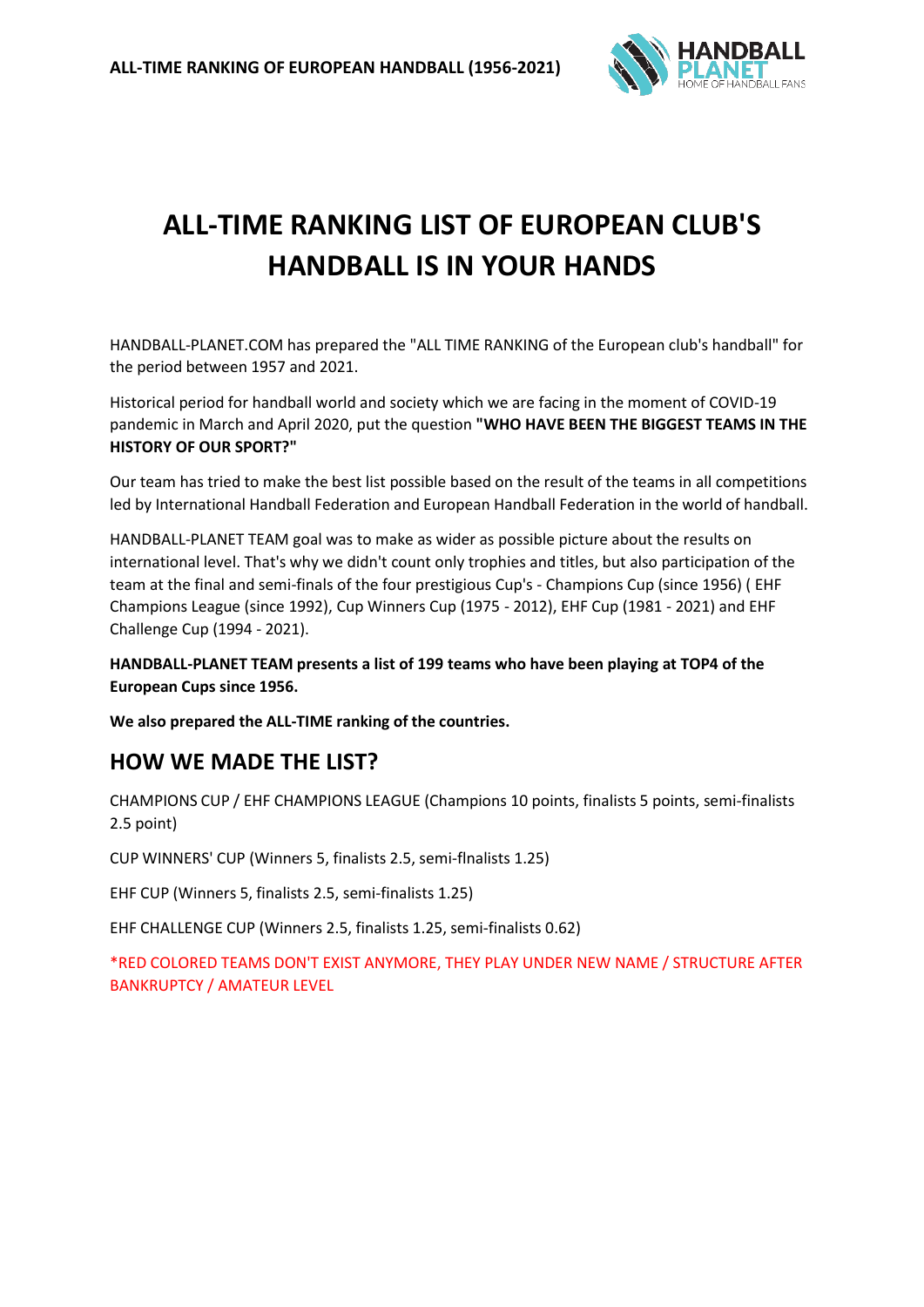

#### **FC BARCELONA AT THE TOP**

| <b>POSITION</b> | <b>TEAM</b>                  | <b>COUNTRY</b>        | <b>POINTS</b> |
|-----------------|------------------------------|-----------------------|---------------|
| 1.              | <b>BARCA LASSA</b>           | <b>SPAIN</b>          | 175           |
| 2.              | <b>VFL GUMMERSBACH</b>       | <b>GERMANY</b>        | 103           |
| 3.              | <b>THW KIEL</b>              | <b>GERMANY</b>        | 97.5          |
| 4.              | <b>SC MAGDEBURG</b>          | <b>GERMANY</b>        | 66.25         |
| 5.              | <b>BM CIUDAD REAL</b>        | <b>SPAIN</b>          | 55.62         |
| 6.              | <b>DUKLA PRAHA</b>           | <b>CZECH REPUBLIC</b> | 54.37         |
| 7.              | <b>TELEKOM VESZPREM</b>      | <b>HUNGARY</b>        | 51.25         |
| 8.              | FRISCH AUF GOPPINGEN         | <b>GERMANY</b>        | 50            |
| 9.              | SG FLENSBURG HANDEWITT (4)   | <b>GERMANY</b>        | 50            |
| 10.             | RK PPD ZAGREB                | <b>CROATIA</b>        | 46.25         |
| 11.             | <b>SKA MINSK</b>             | <b>BELARUS</b>        | 45            |
| 12.             | <b>HC STEAUA</b>             | <b>ROMANIA</b>        | 43.75         |
| 13.             | PORTLAND SAN ANTONIO         | <b>SPAIN</b>          | 40            |
| 14.             | TV GROSSWALDSTADT (4)        | <b>GERMANY</b>        | 38.75         |
| 15.             | <b>CS CANTABRIA</b>          | <b>SPAIN</b>          | 38.75         |
| 16.             | RK METALOPLASTIKA            | SERBIA                | 35            |
| 17.             | <b>CSKA MOSCOW</b>           | <b>RUSSIA</b>         | 33.75         |
| 18.             | <b>BIDASOA IRUN</b>          | SPAIN                 | 28.75         |
| 19.             | HC DINAMO BUCURESTI          | <b>ROMANIA</b>        | 27.5          |
| 20.             | RK CELJE PIVOVARNA LAŠKO     | <b>SLOVENIA</b>       | 27.5          |
| 21.             | TUSEM ESSEN (4)              | <b>GERMANY</b>        | 26.87         |
| 22.             | RK BJELOVAR                  | <b>CROATIA</b>        | 26.25         |
| 23.             | RK VARDAR SKOPJE             | MACEDONIA             | 26.25         |
| 24.             | <b>HSV HANDBALL</b>          | <b>GERMANY</b>        | 25            |
| 25.             | HC MONTPELLIER HANDBALL      | <b>FRANCE</b>         | 25            |
| 26.             | <b>HONVED BUDAPEST</b>       | <b>HUNGARY</b>        | 22.5          |
| 27.             | <b>MAI MOSCOW</b>            | <b>RUSSIA</b>         | 22.5          |
| 28.             | RK BORAC BANJA LUKA          | <b>BIH</b>            | 21.25         |
| 29.             | <b>BM FRAIKIN GRANOLLERS</b> | SPAIN                 | 20.62         |
| 30.             | <b>TBV LEMGO</b>             | <b>GERMANY</b>        | 20            |
| 31.             | <b>BM ATLETICO MADRID</b>    | <b>SPAIN</b>          | 18.75         |
| 32.             | <b>BM VALLADOLID</b>         | <b>SPAIN</b>          | 18.75         |
| 33.             | <b>FUCHSE BERLIN</b>         | <b>GERMANY</b>        | 18.75         |
| 34.             | LOMZA VIVE KIELCE            | <b>POLAND</b>         | 17.5          |
| 35.             | <b>PSG HANDBALL</b>          | <b>FRANCE</b>         | 15.62         |
| 36.             | <b>EMPOR ROSTOCK</b>         | <b>GERMANY</b>        | 15            |
| 37.             | <b>BM ADEMAR LEON</b>        | SPAIN                 | 15            |
| 38.             | <b>RHEIN NECKAR LOWEN</b>    | <b>GERMANY</b>        | 15            |
| 39.             | HC MINAUR BAIA MARE          | <b>ROMANIA</b>        | 13.75         |
| 40.             | <b>HC WALLAU MASSENHEIM</b>  | <b>GERMANY</b>        | 13.12         |
| 41.             | <b>DHfK LEIPZIG</b>          | <b>GERMANY</b>        | 12.5          |
| 42.             | <b>ASK FRANKFURT/ODER</b>    | <b>GERMANY</b>        | 12.5          |
| 43.             | <b>REDBERGSLIDS HK</b>       | SWEDEN                | 12.5          |
| 44.             | <b>HBC NANTES</b>            | <b>FRANCE</b>         | 12.5          |
| 45.             | <b>ABC BRAGA</b>             | PORTUGAL              | 11.87         |
| 46.             | <b>CALPISA</b>               | <b>SPAIN</b>          | 11.25         |
| 47.             | TUS LUBBECKE / NETTELSTEDT   | <b>GERMANY</b>        | 10.62         |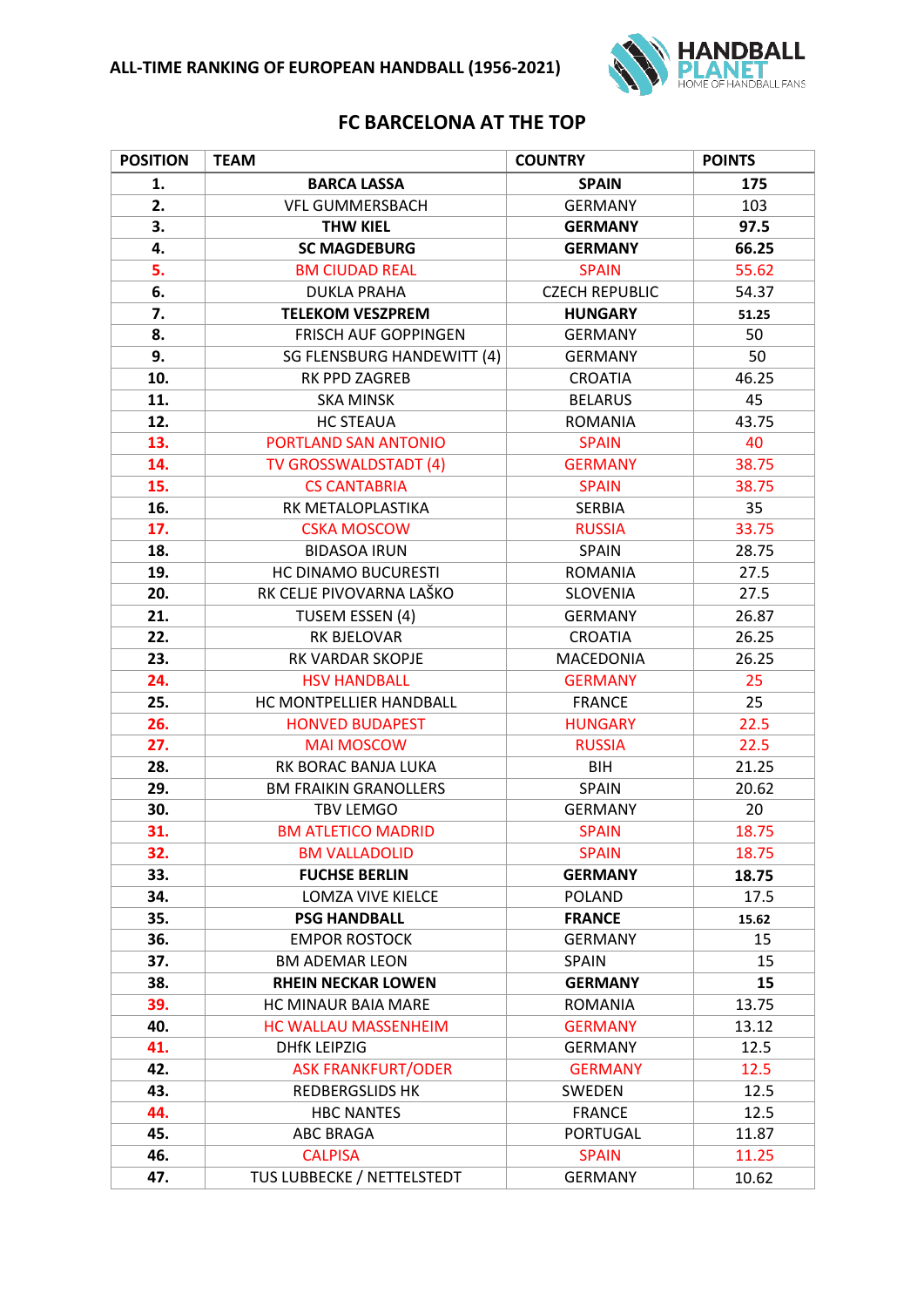

| 48. | RK PROLETER ZRENJANIN      | <b>SERBIA</b>   | 10   |
|-----|----------------------------|-----------------|------|
| 49. | <b>WYBRZEZE GDANSK</b>     | <b>POLAND</b>   | 10   |
| 50. | <b>MOL PICK SZEGED</b>     | <b>HUNGARY</b>  | 9.37 |
| 51. | <b>HSG NORDHORN-LINGEN</b> | <b>GERMANY</b>  | 8.75 |
| 52. | <b>DINAMO BERLIN</b>       | <b>GERMANY</b>  | 7.5  |
| 53. | <b>TSV MILBERTSHOFEN</b>   | <b>GERMANY</b>  | 7.5  |
| 54. | <b>CS UCM RESITA</b>       | <b>ROMANIA</b>  | 7.5  |
| 55. | RK METKOVIĆ                | <b>CROATIA</b>  | 7.5  |
| 56. | <b>OM VITROLLES</b>        | <b>FRANCE</b>   | 7.5  |
| 57. | <b>CHEKHOVSKIE MEDVEDI</b> | <b>RUSSIA</b>   | 7.5  |
| 58. | ZARJA (DINAMO) ASTRAKHAN   | <b>RUSSIA</b>   | 7.5  |
| 59. | <b>SKJERN HANDBOLD</b>     | <b>DENMARK</b>  | 7.5  |
| 60. | <b>FREDERICIA KFUM</b>     | <b>DENMARK</b>  | 7.5  |
| 61. | <b>AARHUS GF</b>           | <b>DENMARK</b>  | 7.5  |
| 62. | <b>KIF KOLDING</b>         | <b>DENMARK</b>  | 7.5  |
| 63. | <b>SPORTING CP</b>         | <b>PORTUGAL</b> | 7.5  |
| 64. | <b>GRANITAS KAUNAS</b>     | LITHUANIA       | 7.5  |
| 65. | ZTR ZAPOROZHYE             | <b>UKRAINE</b>  | 7.5  |
| 66. | RK MEDVESCAK               | <b>CROATIA</b>  | 6.87 |
| 67. | US CRETEIL HANDBALL        | <b>FRANCE</b>   | 6.87 |
| 68. | TSV ST.OTMAR ST.GALEN      | SWITZERLAND     | 6.87 |
| 69. | <b>RK GORENJE</b>          | <b>SLOVENIA</b> | 6.87 |
| 70. | <b>ALZIRA AVIDESA</b>      | <b>SPAIN</b>    | 6.25 |
| 71. | <b>CAI ARAGON</b>          | <b>SPAIN</b>    | 6.25 |
| 72. | <b>SKIF KRASNODAR</b>      | <b>RUSSIA</b>   | 6.25 |
| 73. | HK DROTT                   | SWEDEN          | 6.25 |
| 74. | PFADI WINTERTHUR           | SWITZERLAND     | 6.25 |
| 75. | RK SLOVAN LJUBLJANA        | <b>SLOVENIA</b> | 5.62 |
| 76. | <b>SLASK WROCLAW</b>       | POLAND          | 5.62 |
| 77. | <b>VALUR</b>               | <b>ICELAND</b>  | 5.62 |
| 78. | <b>TURU DUSSELDORF</b>     | <b>GERMANY</b>  | 5    |
| 79. | <b>PARIS UC</b>            | <b>FRANCE</b>   | 5    |
| 80. | <b>DUNAFERR SE</b>         | <b>HUNGARY</b>  | 5    |
| 81. | <b>RABA VASAS ETO</b>      | <b>HUNGARY</b>  | 5    |
| 82. | <b>AG KOBENHAVN</b>        | <b>DENMARK</b>  | 5    |
| 83. | <b>AJAX KOBENHAVN</b>      | <b>DENMARK</b>  | 5    |
| 84. | <b>HELSINGOR IF</b>        | <b>DENMARK</b>  | 5    |
| 85. | LUGI HF                    | SWEDEN          | 5    |
| 86. | <b>OREBRO SK</b>           | SWEDEN          | 5    |
| 87. | AALBORG HANDBOLD           | <b>DENMARK</b>  | 5    |
| 88. | KADETTEN SCHAFFHAUSEN      | SWITZERLAND     | 5    |
| 89. | POLYOT CHELJABINSK         | <b>RUSSIA</b>   | 4.37 |
| 90. | <b>FIF KOPENHAGEN</b>      | <b>DENMARK</b>  | 4.37 |
| 91. | <b>IFK SKOVDE HK</b>       | SWEDEN          | 4.37 |
| 92. | <b>DRAMMEN HK</b>          | <b>NORWAY</b>   | 4.37 |
| 93. | <b>BAYER DORMAGEN</b>      | <b>GERMANY</b>  | 3.75 |
| 94. | <b>BM ALTEA</b>            | <b>SPAIN</b>    | 3.75 |
| 95. | AHC POTAISSA TURDA         | <b>ROMANIA</b>  | 3.75 |
| 96. | SAINT-RAPHAEL VAR HANDBALL | <b>FRANCE</b>   | 3.75 |
| 97. | US DUNKERQUE HB            | <b>FRANCE</b>   | 3.75 |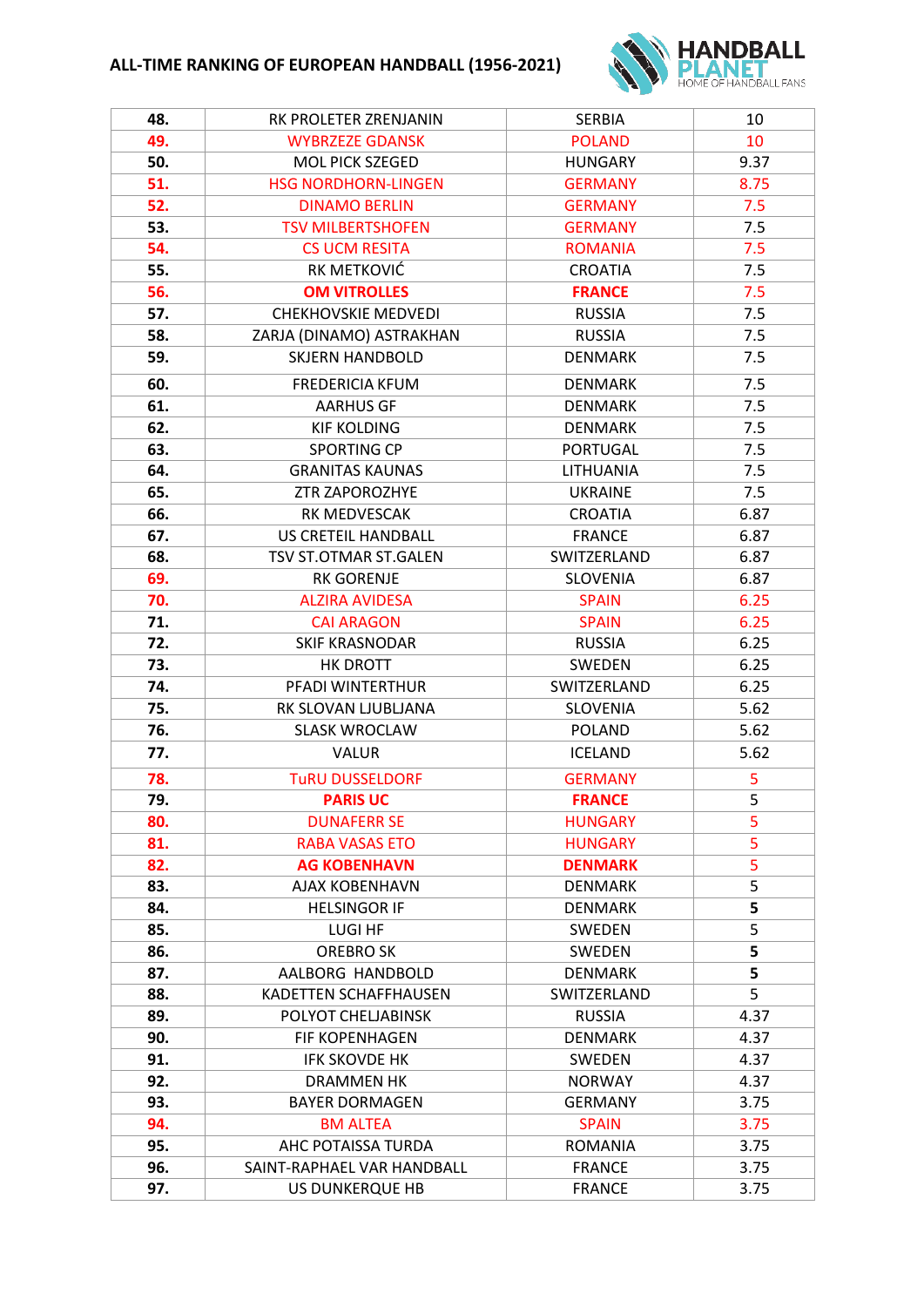## **ALL-TIME RANKING OF EUROPEAN HANDBALL (1956-2021)**



| 98.  | <b>GOG GUDME</b>            | <b>DENMARK</b>         | 3.75 |
|------|-----------------------------|------------------------|------|
| 99.  | RK ZELEZNICAR NIS           | <b>SERBIA</b>          | 3.75 |
| 100. | <b>RK CIMOS KOPER</b>       | <b>SLOVENIA</b>        | 3.75 |
| 101. | <b>RK PRULE 67</b>          | <b>SLOVENIA</b>        | 3.75 |
| 102. | AMICITIA ZURICH             | SWITZERLAND            | 3.75 |
| 103. | <b>GRASSHOPPERS</b>         | SWITZERLAND            | 3.75 |
| 104. | <b>WACKER THUN</b>          | SWITZERLAND            | 3.75 |
| 105. | <b>S.L BENFICA</b>          | PORTUGAL               | 3.75 |
| 106. | OPPSAL IF OSLO              | <b>NORWAY</b>          | 3.75 |
| 107. | ŠKP BRATISLAVA              | <b>SLOVAKIA</b>        | 3.75 |
| 108. | <b>AEK ATHENS</b>           | <b>GREECE</b>          | 3.75 |
| 109. | <b>RK PARTIZAN</b>          | <b>SERBIA</b>          | 3.12 |
| 110. | <b>IK SAVEHOF</b>           | SWEDEN                 | 3.12 |
| 111. | <b>SG VFL BHW HAMMELN</b>   | <b>GERMANY</b>         | 2.5  |
| 112. | <b>GWD MINDEN</b>           | <b>GERMANY</b>         | 2.5  |
| 113. | <b>HSG WETZLAR</b>          | <b>GERMANY</b>         | 2.5  |
| 114. | <b>TV NIEDERWURZBACH</b>    | <b>GERMANY</b>         | 2.5  |
| 115. | <b>CD CAJAMADRID</b>        | <b>SPAIN</b>           | 2.5  |
| 116. | NATURHOUSE LA RIOJA         | <b>SPAIN</b>           | 2.5  |
| 117. | <b>BM GALDAR</b>            | <b>SPAIN</b>           | 2.5  |
| 118. | <b>HC ODORHEIU SECUIESC</b> | <b>ROMANIA</b>         | 2.5  |
| 119. | CSU BUCOVINA SUCEAVA        | <b>ROMANIA</b>         | 2.5  |
| 120. | <b>CSM BUCURESTI</b>        | <b>ROMANIA</b>         | 2.5  |
| 121. | <b>VENISSIEUX HANDBALL</b>  | <b>FRANCE</b>          | 2.5  |
| 122. | <b>USAM NIMES</b>           | <b>FRANCE</b>          | 2.5  |
| 123. | TREMBLAY                    | <b>FRANCE</b>          | 2.5  |
| 124. | <b>TATABANYA</b>            | <b>HUNGARY</b>         | 2.5  |
| 125. | <b>SK CUNCEVO</b>           | <b>RUSSIA</b>          | 2.5  |
| 126. | <b>VIRUM SORGENFRI</b>      | <b>DENMARK</b>         | 2.5  |
| 127. | <b>HF KOPENHAGEN</b>        | <b>DENMARK</b>         | 2.5  |
| 128. | <b>IK SKOVBAKKEN</b>        | <b>DENMARK</b>         | 2.5  |
| 129. | <b>HG GLADSAXE</b>          | <b>DENMARK</b>         | 2.5  |
| 130. | TT HOLSTEBRO                | <b>DENMARK</b>         | 2.5  |
| 131. | <b>RK CRVENKA</b>           | <b>SERBIA</b>          | 2.5  |
| 132. | RK JUGOVIĆ KAĆ              | 2.5<br><b>SERBIA</b>   |      |
| 133. | <b>SOIK HELLAS</b>          | 2.5<br><b>SWEDEN</b>   |      |
| 134. | <b>IKF KARLSKRONA</b>       | 2.5<br>SWEDEN          |      |
| 135. | <b>BSV BERN MURI</b>        | SWITZERLAND            | 2.5  |
| 136. | RK EUROFARM PELISTER BITOLA | <b>NORTH MACEDONIA</b> | 2.5  |
| 137. | RK ZELEZNICAR SARAJEVO      | <b>BIH</b>             | 2.5  |
| 138. | RK SLOGA DOBOJ              | 2.5<br><b>BIH</b>      |      |
| 139. | <b>FREDENSBORG/SKI</b>      | <b>NORWAY</b>          | 2.5  |
| 140. | <b>FH</b>                   | <b>ICELAND</b>         | 2.5  |
| 141. | SHAKHTAR ACADEMIYA          | <b>UKRAINE</b>         | 2.5  |
| 142. | HC LINZ (ASKO LINDE)        | <b>AUSTRIA</b>         | 2.5  |
| 143. | <b>UHK WEST WIEN</b>        | <b>AUSTRIA</b>         | 2.5  |
| 144. | HC TATRAN PREŠOV            | SLOVAKIA               | 2.5  |
| 145. | AC DIOMIDIS ARGOUS          | <b>GREECE</b>          | 2.5  |
| 146. | <b>FILIPPOS VERIAS</b>      | 2.5<br><b>GREECE</b>   |      |
| 147. | <b>ETI BISKUVI</b>          | <b>TURKEY</b>          | 2.5  |
| 148. | OCTAVIO VIGO                | SPAIN                  | 1.87 |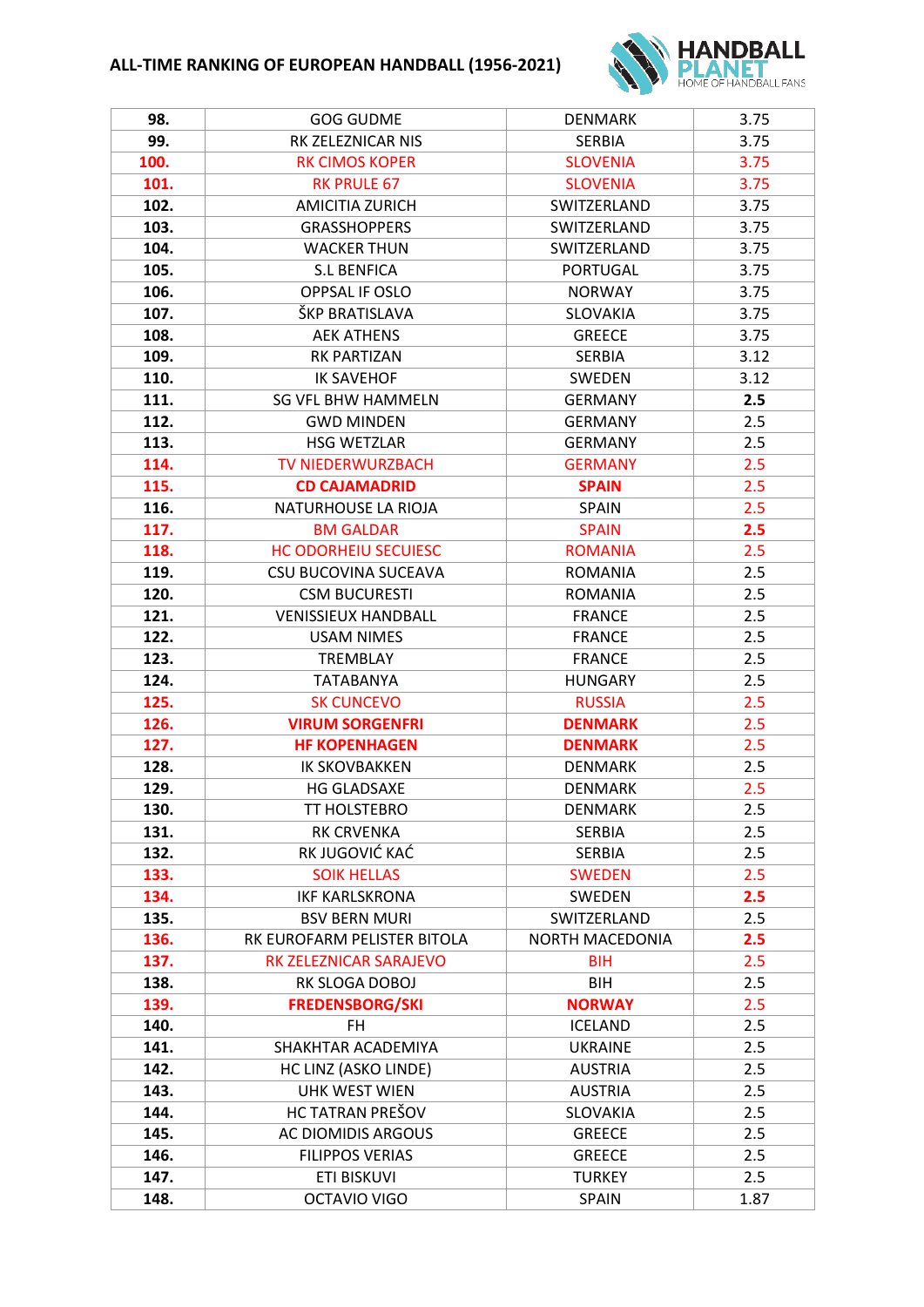

| 149. | <b>HCM CONSTANTA</b>          | <b>ROMANIA</b>        | 1.87 |
|------|-------------------------------|-----------------------|------|
| 150. | US D'IVRY HANDBALL            | <b>FRANCE</b>         | 1.87 |
| 151. | <b>SLAVIA PRAGUE</b>          | <b>CZECH REPUBLIC</b> | 1.87 |
| 152. | <b>MADEIRA ANDEBOL SAD</b>    | <b>PORTUGAL</b>       | 1.87 |
| 153. | SANDERFJORD TIF               | <b>NORWAY</b>         | 1.87 |
| 154. | <b>ALPLA HARD</b>             | <b>AUSTRIA</b>        | 1.87 |
| 155. | <b>MTSV SCHWABING</b>         | <b>GERMANY</b>        | 1.25 |
| 156. | <b>SG LEUTERSHAUSEN</b>       | <b>GERMANY</b>        | 1.25 |
| 157. | <b>VFL GUNZBURG</b>           | <b>GERMANY</b>        | 1.25 |
| 158. | <b>RK ZADAR</b>               | <b>CROATIA</b>        | 1.25 |
| 159. | <b>RK SPLIT</b>               | <b>CROATIA</b>        | 1.25 |
| 160. | <b>CHAMBERY SAVOIE</b>        | <b>FRANCE</b>         | 1.25 |
| 161. | <b>ASPTT METZ</b>             | <b>FRANCE</b>         | 1.25 |
| 162. | RK CRVENA ZVEZDA              | <b>SERBIA</b>         | 1.25 |
| 163. | <b>HCB KARVINA</b>            | <b>CZECH REPUBLIC</b> | 1.25 |
| 164. | RK PREVENT SLOVENJGRADEC      | <b>SLOVENIA</b>       | 1.25 |
| 165. | <b>IK HEIM</b>                | <b>SWEDEN</b>         | 1.25 |
| 166. | <b>ANILANA LODZ</b>           | <b>POLAND</b>         | 1.25 |
| 167. | <b>MMTS KWIDZYN</b>           | <b>POLAND</b>         | 1.25 |
| 168. | HRK IZVIDJAC LJUBUSKI         | BIH                   | 1.25 |
| 169. | <b>RK BOSNA SARAJEVO</b>      | <b>BIH</b>            | 1.25 |
| 170. | <b>SC HORTA</b>               | <b>PORTUGAL</b>       | 1.25 |
| 171. | FC PORTO SOFARMA              | <b>PORTUGAL</b>       | 1.25 |
| 172. | IF URAEDD PORSGRUNN           | <b>NORWAY</b>         | 1.25 |
| 173. | <b>VIKING</b>                 | <b>NORWAY</b>         | 1.25 |
| 174. | <b>BORBA LUZERN</b>           | SWITZERLAND           | 1.25 |
| 175. | <b>VIKINGUR REYKJAVIK</b>     | <b>ICELAND</b>        | 1.25 |
| 176. | <b>HAUKAR</b>                 | <b>ICELAND</b>        | 1.25 |
| 177. | THROTTUR REYKJAVIK            | <b>ICELAND</b>        | 1.25 |
| 178. | <b>TK LOKOMOTIVA TRNAVA</b>   | <b>SLOVAKIA</b>       | 1.25 |
| 179. | <b>MACCABI RISHON LEZION</b>  | <b>ISRAEL</b>         | 1.25 |
| 180. | <b>FIVERS MARGARETEN WIEN</b> | <b>AUSTRIA</b>        | 1.25 |
| 181. | <b>BK-46 KARIS</b>            | <b>FINLAND</b>        | 1.25 |
| 182. | <b>HANDBALL ESCH</b>          | <b>LUXEMBOURG</b>     | 1.25 |
| 183. | ORLEN WISLA PLOCK             | <b>POLAND</b>         | 1.25 |
| 184. | <b>YSTADS IF</b>              | <b>SWEDEN</b>         | 1.25 |
| 185. | SINTA MUNICIPAL DEDEMAN BACAU | <b>ROMANIA</b>        | 0.62 |
| 186. | <b>HC NEVA SPb</b>            | <b>RUSSIA</b>         | 0.62 |
| 187. | <b>RK SINTELON</b>            | <b>SERBIA</b>         | 0.62 |
| 188. | ZAGLEBLE LUBIN                | <b>POLAND</b>         | 0.62 |
| 189. | <b>KS AZOTY PULAWY</b>        | <b>POLAND</b>         | 0.62 |
| 190. | <b>AGUAS SANTAS</b>           | <b>PORTUGAL</b>       | 0.62 |
| 191. | <b>IL RUNAR</b>               | <b>NORWAY</b>         | 0.62 |
| 192. | <b>FYLLINGEN BERGEN</b>       | <b>NORWAY</b>         | 0.62 |
| 193. | <b>BESIKTAS</b>               | <b>TURKEY</b>         | 0.62 |
| 194. | <b>SSV BRIXEN</b>             | <b>ITALY</b>          | 0.62 |
| 195. | PALLAMANO TRIESTE             | <b>ITALY</b>          | 0.62 |
| 196. | <b>BOLOGNA HANDBALL</b>       | <b>ITALY</b>          | 0.62 |
| 197. | MACCABI TEL AVIV              | <b>ISRAEL</b>         | 0.62 |
| 198. | <b>JMS HURRY UP</b>           | THE NETHERLANDS       | 0.62 |
| 199. | ANORTHOSIS FAMAGUSTA          | <b>CYPRUS</b>         | 0.62 |